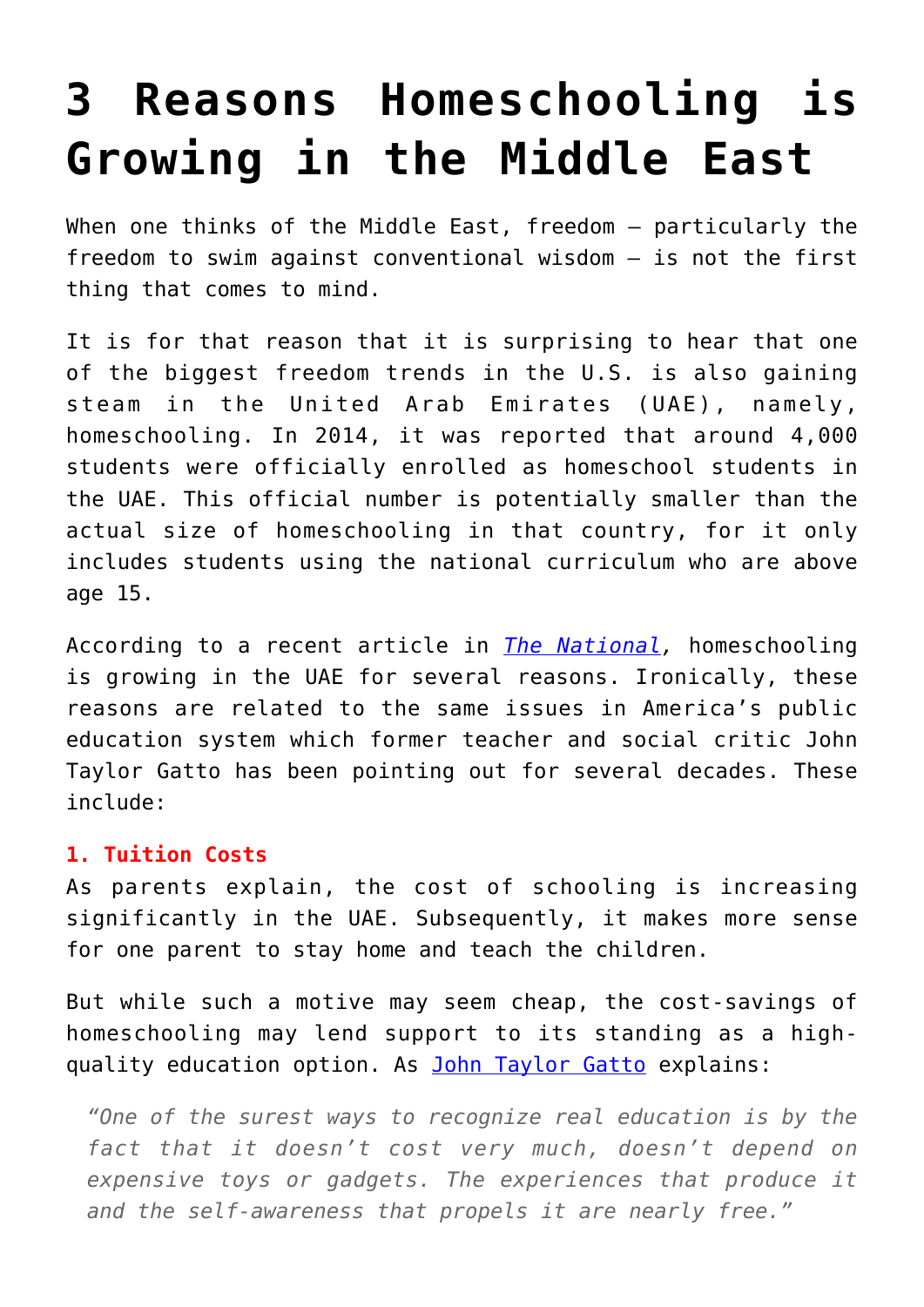## **2. Opportunities for Practical Instruction**

According to UAE homeschooling mom Marcela Romero, the opportunity to teach her children "'practical life skills, such as cooking, household responsibilities, groceries and organizing parties,'" is one of the benefits she particularly appreciates about homeschooling.

Gatto concurs with Romero that this all-important aspect of education has disappeared from the schools, and as he opines, its removal has led to the lack of "adulting" skills we see in the up-and-coming generation:

*"This was once a land where every sane person knew how to build a shelter, grow food, and entertain one another. Now we have been rendered permanent children. It's the architects of forced schooling who are responsible for that."*

## **3. Boredom**

Other parents have determined to pull their children out of school simply because the institutional system is killing interest in learning. According to one UAE family who started homeschooling while living in the U.S., the option was recommended to them by a teacher, who realized that the instruction was failing to challenge their child.

Gatto recognized a similar situation when he taught in Manhattan's public schools:

*"Boredom was everywhere in my world, and if you asked the kids, as I often did, why they felt so bored, they always gave me the same answers: They said the work was stupid, that it made no sense, that they already knew it. They said they wanted to be doing something real, not just sitting around. They said teachers didn't seem to know much about their subjects and clearly weren't interested in learning more."*

Homeschooling parents  $-$  both in the UAE and the U.S.  $-$  have